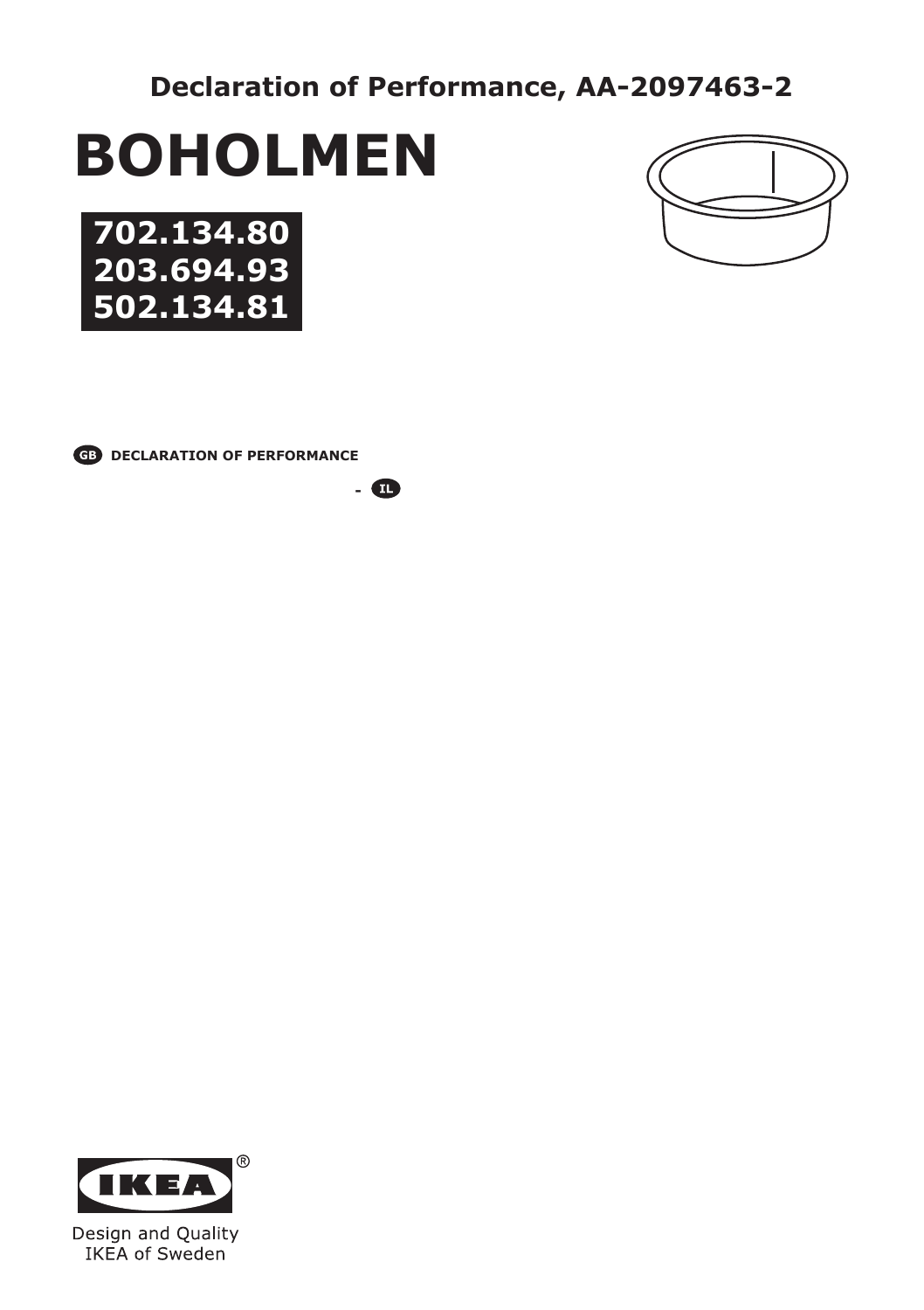**ENGLISH עברית**

**3**

**4**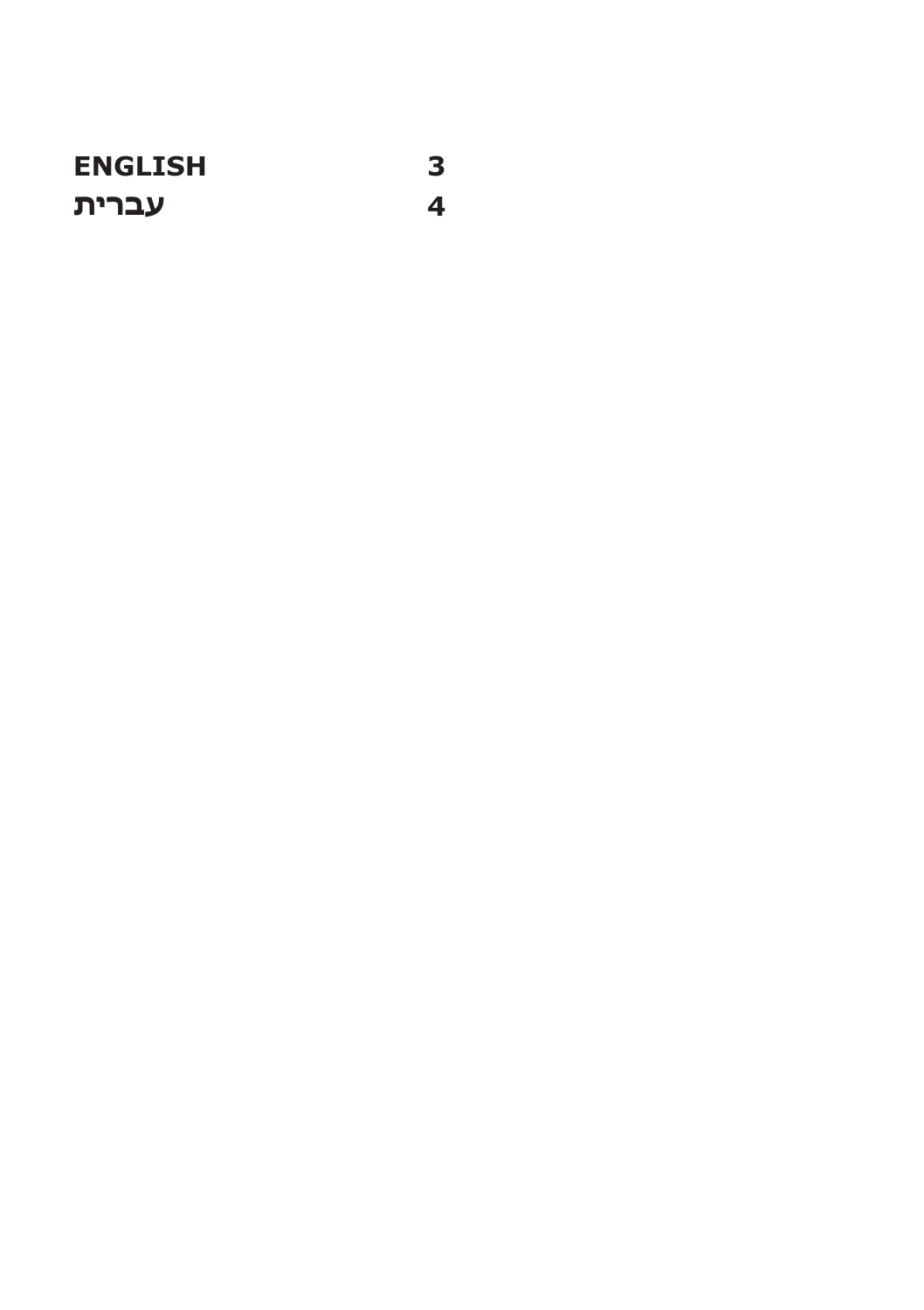

**Product Type:** Kitchen Sink

**Intended use:** Kitchen sink to be integrated with, or assembled with a worktop or assembled into a purpose-built kitchen intended for preparation of food, washing of dishes and discharge of domestic waste water.

**System of assessment and verification of Constancy of performance:** System 4

## **Declared Performance**

| Essential Characteristics | Performance | Harmonised technical specification |  |
|---------------------------|-------------|------------------------------------|--|
| Cleanability              | Pass        | EN 13310:2003 Clause 4.3           |  |
| l Load resistance         | <b>NPD</b>  | EN 13310:2003 Clause 4.8           |  |
| Durability                | Pass        | EN 13310:2003 Clause 4.10          |  |

The product does not contain any substances listed by the European chemical Agency in accordance with EU regulation 1907/2006 (REACH).

The performance of the product is in conformity with declared performance in this declaration.

This declaration of performance is issued under sole responsibility of manufacturer. Signed for and on behalf of the manufacturer.

Andreas Elgaard 2014-05-09

Business Area Manager Kitchen and Dinning IKEA of Sweden Älmhult, 34381